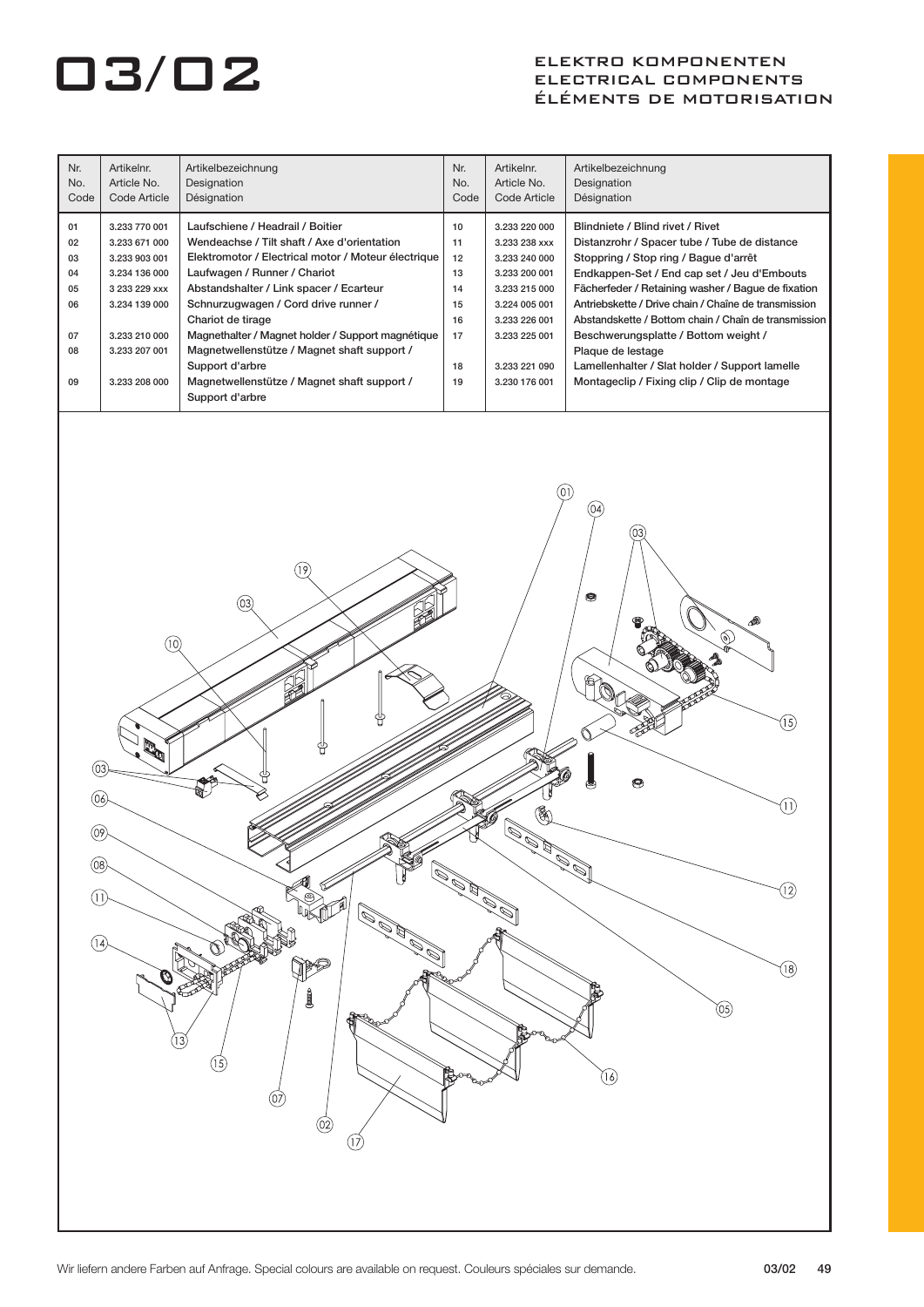| Abbildung<br>Illustration<br>Illustration      | Artikelnr.<br>Article No.<br>Code Article | Artikelbezeichnung<br>Designation<br>Désignation                                                                                                                                                                                                                               | Packeinheit<br>Packing Unit<br>Conditionnement |
|------------------------------------------------|-------------------------------------------|--------------------------------------------------------------------------------------------------------------------------------------------------------------------------------------------------------------------------------------------------------------------------------|------------------------------------------------|
| SOLARADARA ARABARA                             | 3.224 005 001                             | ANTRIEBSKETTE FÜR VERTIKALMOTOR, weiß<br>DRIVE CHAIN FOR MOTOR VERTICAL BLIND, white<br>CHAÎNE DE TRANSMISSION POUR MOTEUR STORES, blanc                                                                                                                                       | 250 m<br>250 m<br>250 m                        |
|                                                | 3.233<br>$-903001$<br>$-904001$           | COMPACT-ELEKTROMOTOR, weiß, 24V, 0,5A<br>ELECTRICAL MOTOR COMPACT, white, 24V, 0,5A<br>MOTEUR ELECTRIQUE COMPACT, blanc, 24V, 0,5A<br>links / left / gauche<br>rechts / right / droite                                                                                         | 1 Stck<br>1 pce<br>1 pce                       |
|                                                | 3.233<br>$-199001$<br>$-200001$           | ENDKAPPEN-SET NS, für Elektromotor<br>END CAP SET NON OPERATING END, for electrical motor<br>JEU D'EMBOUTS, CÔTÉ NON-COMMANDE, pour moteur électrique<br>links, weiß / left, white / gauche, blanc<br>rechts, weiß / right, white / droite, blanc                              | 10 Satz<br>10 sets<br>10 jeux                  |
|                                                | 3.233<br>$-195001$<br>$-196001$           | OMEGA ENDKAPPEN-SET NS, für Elektromotor<br>OMEGA ENDCAP SET NON OPERATING END, for electrical Motor<br>OMEGA JEU D'EMBOUTS, COTÉ NON COMMAND, pour moteur électrique<br>link, weiß / left, white / gauche, blanc<br>rechts, weiß / right, white / droite, blanc               | 10 Satz<br>10 sets<br>10 jeux                  |
| ົ⊖                                             | 3.900 333 001                             | UMBAUSATZ ELEKTROMOTOR für Einbauprofil,<br>(Auflage für Einbauprofil), weiß<br>MOTOR MOUNTING SET for profile for suspended ceilings,<br>(supporting plate for profile), white<br>KIT D'INSTALLATION MOTEUR pour profilé plafonds suspendus,<br>(support pour profilé), blanc | 1 Stck<br>1 pce<br>1 pce                       |
| 89<br>$\sim$ ca. 0,5 Meter<br>R<br>ca. 2 Meter | 3.233 950 000                             | NETZTEIL 24 V DC, 0,5 A, für 1 Antrieb, schwarz<br>POWER SUPPLY 24 V DC, 0,5 A, for 1 unit, black<br>ALIMENTATION 24 V DC, 0,5 A, pour 1 unité, noir                                                                                                                           | 1 Stck<br>1 pce<br>1 pce                       |
| !24<br>ca. 0,5 Meter<br>24<br>ca. 2 Meter-     | 3.233 951 000                             | NETZTEIL 24 V DC, 1,5 A, für bis zu 3 Antriebe, schwarz<br>POWER SUPPLY 24 V DC, 1,5 A, up to 3 units, black<br>ALIMENTATION 24 V DC, 1,5 A, jusqu'à 3 unités, noir                                                                                                            | 1 Stck<br>1 pce<br>1 pce                       |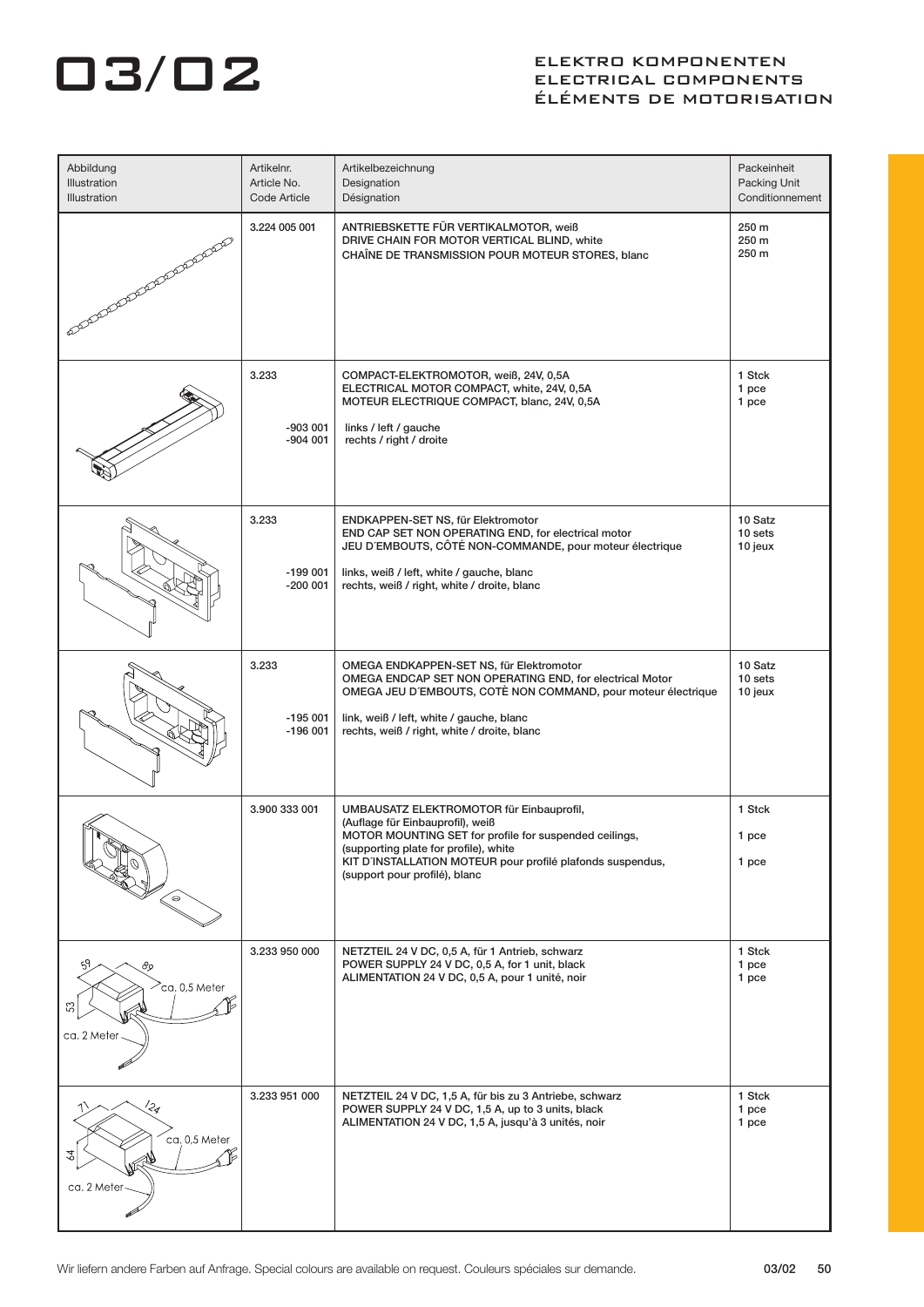| Abbildung<br>Illustration<br>Illustration             | Artikelnr.<br>Article No.<br>Code Article | Artikelbezeichnung<br>Designation<br>Désignation                                                                                                                                                                           | Packeinheit<br>Packing Unit<br>Conditionnement |
|-------------------------------------------------------|-------------------------------------------|----------------------------------------------------------------------------------------------------------------------------------------------------------------------------------------------------------------------------|------------------------------------------------|
| /4><br>ca. 0,5 Meter<br>$\mathbb{R}^2$<br>ca. 2 Meter | 3.233 952 000                             | NETZTEIL 24 V DC, 2,5 A, für bis zu 5 Antriebe, schwarz<br>POWER SUPPLY 24 V DC, 2,5 A, up to 5 units, black<br>ALIMENTATION 24 V DC, 2,5 A, jusqu'à 5 unités, noir                                                        | 1 Stck<br>1 pce<br>1 pce                       |
|                                                       | 3.233 937 000                             | TASTSCHALTER "S 51" für Kleingruppen mit maximal 3 Antrieben<br>(Somfy 1 810 261), weiß<br>SWITCH "S 51" for small groups of up to 3 units, white<br>INTERRUPTEUR "S 51" pour petites groupes jusqu'à 3 unités, blanc      | 1 Stck<br>1 pce<br>1 pce                       |
| $\frac{8}{3}$<br>ġ.<br>Co. 86<br>CO.43                | 3.233 936 000                             | AUFPUTZKAPPE für Tastschalter "S 51" (Somfy 9 660 135), weiß<br>SURFACE MOUNTING BOX for switch "S 51", white<br>BOÎTIER EN SAILLIE pour interrupteur "S 51", blanc                                                        | 1 Stck<br>1 pce<br>1 pce                       |
|                                                       | 3.233 931 000                             | SCHALTERNETZTEIL Inis DC Rollo (Somfy 1 870 071) für 1 Anlage, weiß<br>POWER SUPPLY with built-in switch, Inis DC roller, for 1 unit, white<br>ALIMENTATION avec interrupteur intégré, Inis DC roller, pour 1 unité, blanc | 1 Stck<br>1 pce<br>1 pce                       |
| g<br>So. 80                                           | 3.233 930 000                             | "inteo" AUFPUTZKAPPE (Somfy 9 102 004), weiß<br>"inteo" SURFACE MOUNTING BOX "Ines DC roller", white<br>BOÎTIER EN SAILLIE "Inteo" gris, "Ines DC roller", blanc                                                           | 1 Stck<br>1 pce<br>1 pce                       |
|                                                       | 3.233 935 000                             | MOTORSTEUERGERÄT "Centralis DC IB" (Somfy 1 810 287), weiß<br>MOTOR OPERATING UNIT "Centralis DC IB" (Somfy 1 810 287), white<br>COMMANDE DE MOTEUR "Centralis DC IB" (Somfy 1 810 287), blanc                             | 1 Stck<br>1 pce<br>1 pce                       |
|                                                       | 3.233 939 000                             | TASTER Gruppen- und Zentralbedienung Centralis IB (Somfy 1 800 278), weiß<br>PUSH BUTTON Centralis IB (Somfy 1 800 279), white<br>INTERRUPTEUR Centralis IB (Somfy 1 800 279), blanc                                       | 1 Stck<br>1 pce<br>1 pce                       |